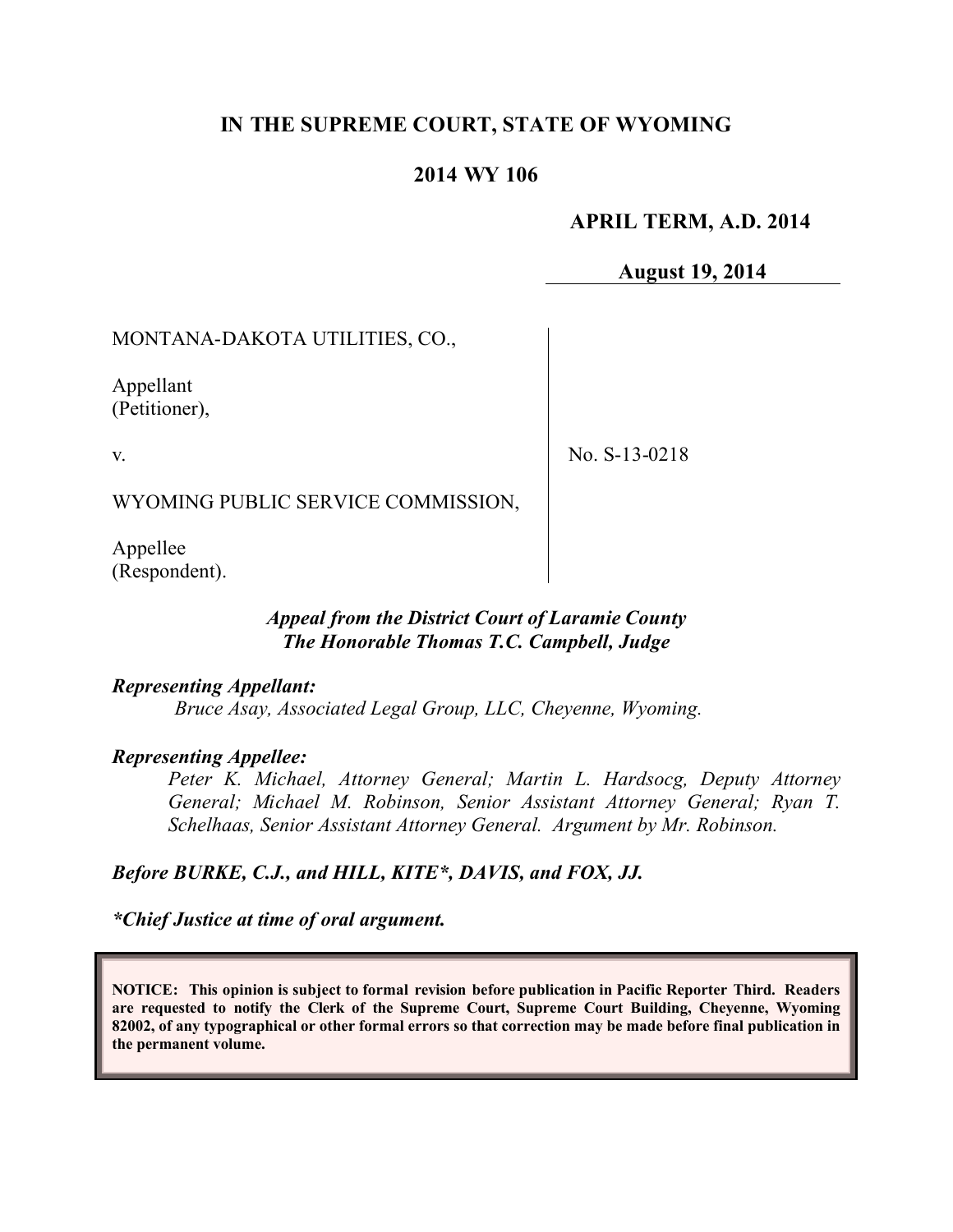### **BURKE, Chief Justice.**

[¶1] Montana-Dakota Utilities Company appeals the district court's affirmation of a decision of the Wyoming Public Service Commission. MDU contends that the Commission lacked authority to order MDU to make refunds to its customers. We will affirm the district court's decision.

#### *ISSUES*

[¶2] MDU presents a list of issues:

1. Does the Commission's order constitute retroactive ratemaking, which is contrary to the law?

2. Does the Commission's refund order requiring retroactive rates violate the filed rate doctrine?

3. If the refund is allowed, does the statute of limitations for contracts limit the refund period?

4. As the Commission approved the rates over time, is it equitably estopped from ordering a refund?

5. Is the action of the agency arbitrary, capricious and an abuse of discretion and should it be held unlawful and set aside?

The Commission articulates the issue this way:

Did the Commission correctly conclude that MDU is required to refund all overcharges arising out of the improper calculations and adjustments to its commodity balancing account?

## *FACTS*

[¶3] MDU provides natural gas to customers in Wyoming. As a regulated public utility, it must obtain the Commission's approval of the rates it charges customers. In June of 2009, MDU filed an application to adjust the rates it was charging its customers in order to reflect the higher costs MDU was paying for gas.

[¶4] The Commission staff, after reviewing MDU's application, reported to the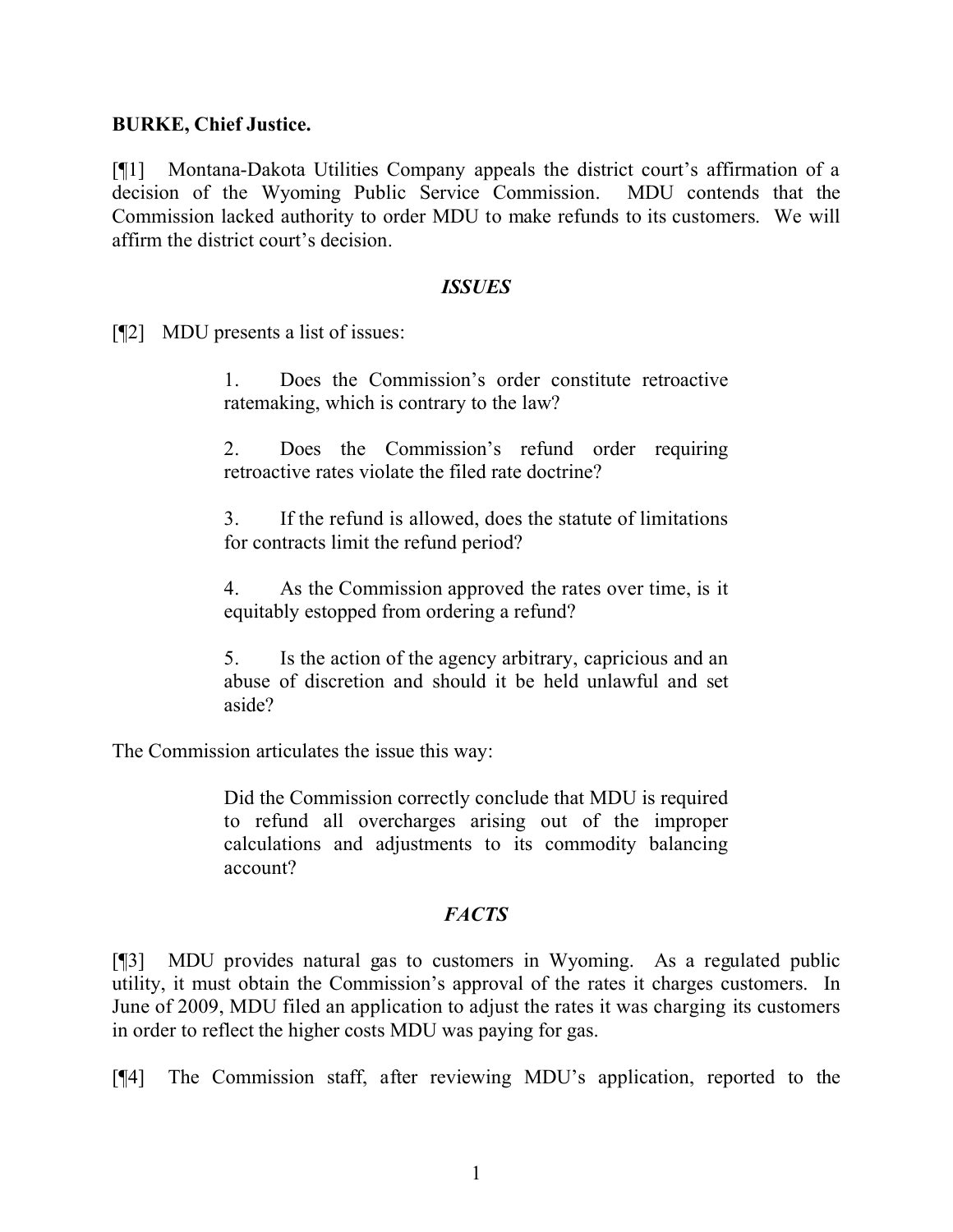Commission that it had questions about certain calculations MDU used to support its application. The Commission approved MDU's June, 2009, application, but on an interim basis only, subject to further consideration of the questions raised by the staff. The Commission directed MDU "to work with Staff" to help resolve these questions.

[¶5] MDU continued its usual practice of filing monthly applications to adjust its rates in response to fluctuating gas prices. In the course of reviewing these applications, the staff identified additional questions relating to MDU's calculations. The Commission continued approving the applications, but each time, subject to further review and consideration of the staff's accumulating questions.

[¶6] All of the staff's questions were brought before the Commission, pursuant to notice, at a regularly scheduled meeting held on January 13, 2011. The Commission's order following this meeting indicates that many of the staff's questions had already been "addressed or resolved." The two issues remaining for consideration concerned the "interest calculation on over-collected commodity balancing account (CBA) balances," and "the Company's practice of grossing up the return on cycle storage, prepaid demand and prepaid commodity balances for federal income taxes and the Uniform Utility Assessment." MDU acknowledged that some of the questioned calculations were incorrect, but maintained that others were appropriate and consistent with the way such calculations had been performed for many years. While MDU did not agree with all of the changes recommended by the Commission staff, it did not object to making the recommended changes on a prospective basis.

[¶7] MDU did object, however, to the Commission ordering it to make refunds of the amounts it had overcharged its customers in the past because of the calculation errors. Specifically, it argued that the rule against retroactive ratemaking precluded the Commission from ordering MDU to make these refunds. In its written order, the Commission rejected MDU's legal arguments and ordered MDU to remedy past errors in the calculations of certain adjustments by the refunding of monies improperly collected. The written order detailed the various calculation errors, found the time periods during which each erroneous calculation had been used by MDU, and quantified the amount by which MDU had overcharged its customers due to each error. Some of the errors dated back to 1993. The Commission ordered MDU to make refunds to its customers covering the entire time the various calculation errors had occurred. In all, MDU was ordered to refund \$346,664 to its customers.

[¶8] MDU filed a petition for review in the district court. It did not challenge the Commission's decision that the calculations should be corrected. It did not dispute the amounts of the refunds ordered. It challenged only the legal authority of the Commission to order refunds. After briefing and oral argument, the district court issued an order affirming the Commission's decision. MDU filed this timely appeal.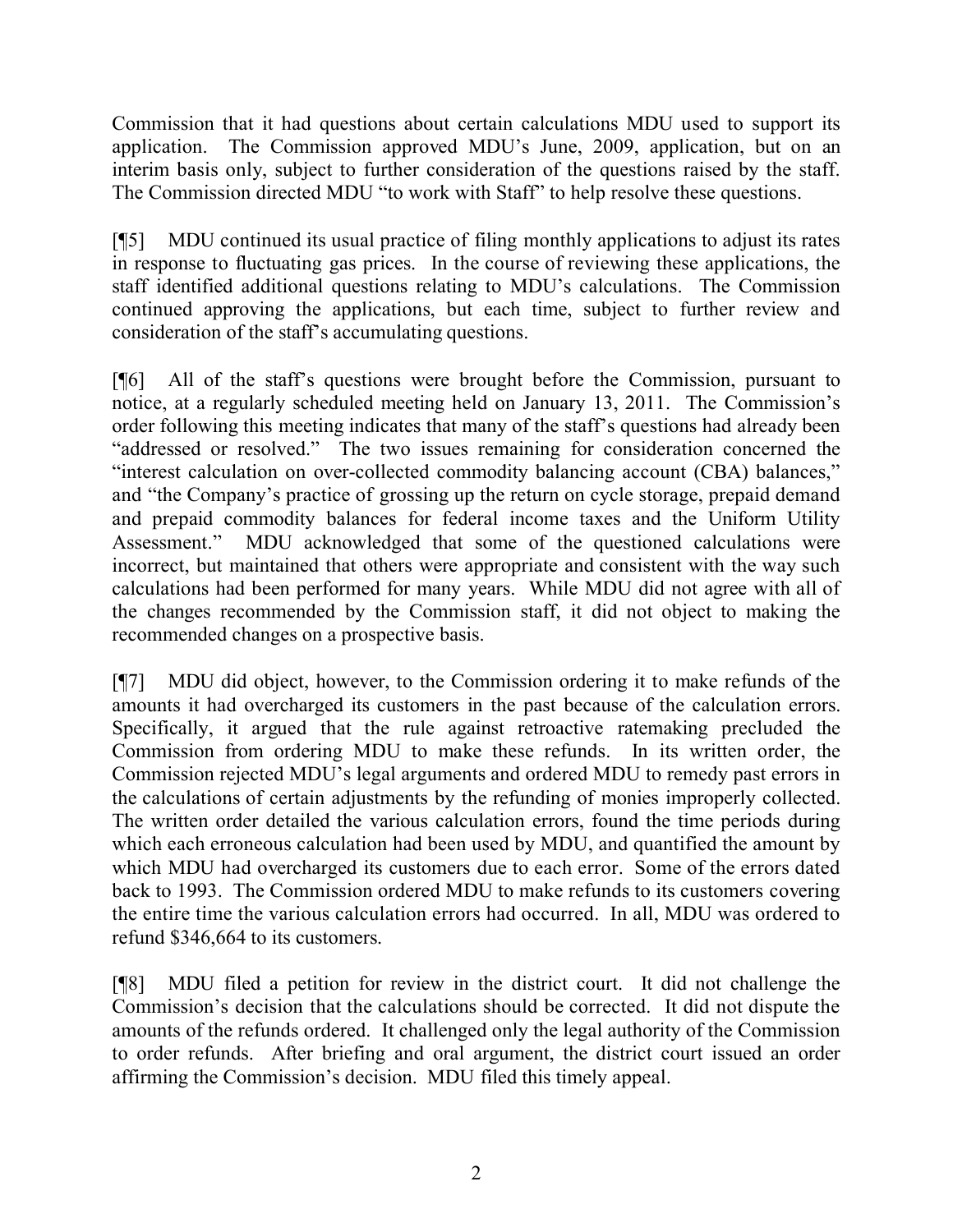#### *STANDARD OF REVIEW*

[¶9] In an appeal from a district court's review of an administrative agency's decision, we "review the case as if it had come directly to us from the administrative agency." *Dutcher v. State ex rel. Wyoming Workers' Safety & Comp. Div.*, 2010 WY 10, ¶ 9, 223 P.3d 559, 561 (Wyo. 2010). Our review is governed by Wyo. Stat. Ann. § 16-3-114(c) (LexisNexis 2013):

> (c) To the extent necessary to make a decision and when presented, the reviewing court shall decide all relevant questions of law, interpret constitutional and statutory provisions, and determine the meaning or applicability of the terms of an agency action. In making the following determinations, the court shall review the whole record or those parts of it cited by a party and due account shall be taken of the rule of prejudicial error. The reviewing court shall:

> > (i) Compel agency action unlawfully withheld or unreasonably delayed; and

> > (ii) Hold unlawful and set aside agency action, findings and conclusions found to be:

> > > (A) Arbitrary, capricious, an abuse of discretion or otherwise not in accordance with law;

> > > (B) Contrary to constitutional right, power, privilege or immunity;

> > > (C) In excess of statutory jurisdiction, authority or limitations or lacking statutory right;

> > > (D) Without observance of procedure required by law; or

> > > (E) Unsupported by substantial evidence in a case reviewed on the record of an agency hearing provided by statute.

Although MDU raises several issues, the basic question facing us is whether the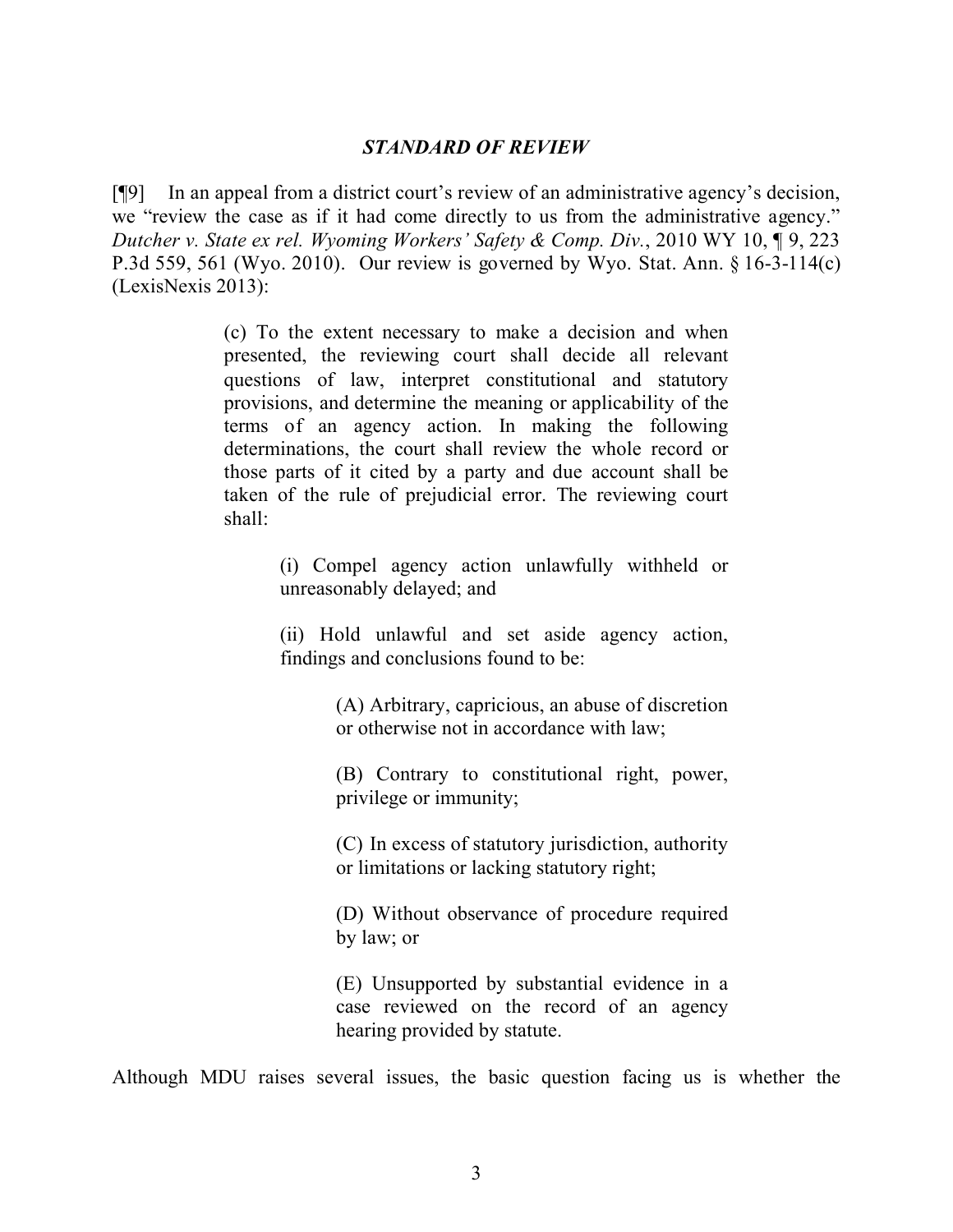Commission's decision is "not in accordance with law" or "[i]n excess of statutory jurisdiction, authority or limitations." We review questions of law *de novo*. *US West Communications v. Wyoming Public Service Comm'n*, 992 P.2d 1092, 1094 (Wyo. 1999). "If the agency action is in accordance with law, it is affirmed; if not, it is corrected." *Id*. (citing *Parker Land and Cattle Co. v. Wyoming Game and Fish Comm'n*, 845 P.2d 1040, 1042 (Wyo. 1993)).

## *DISCUSSION*

[¶10] Applications to the Commission for rate changes are of two basic types: a general rate application and a pass-on rate application. *Montana Dakota Utilities Co. v. Public Service Comm'n*, 847 P.2d 978, 988 (Wyo. 1993). "The general rate . . . application traditionally covers all facets of a utility's operations, finances, rate design, and rate of return." *Id*. "In sharp contrast, the pass-on application is narrow in nature and scope, is not as costly, and has as its chief purpose the expeditious passing through of . . . wholesale gas costs." *Id*. at 989. When wholesale costs increase, a utility may submit a pass-on rate application to increase its rates, and conversely, when wholesale costs decrease, a utility may submit a pass-on rate application to reduce its rates.

[¶11] In 1993, MDU filed a general rate application which the Commission approved. It covered all facets of MDU's operations, and its broad elements such as finances, rate design, and rate of return, have remained essentially unchanged since that time.<sup>1</sup> In contrast, MDU has filed pass-on rate applications on a nearly monthly basis since 1997. Upon approval by the Commission, these pass-on rate applications have allowed MDU to make rapid adjustments to the rates it charges customers, responding to the variable costs MDU pays to purchase gas.

[¶12] The case before us now began when the Commission staff raised questions about MDU's calculations in connection with MDU's pass-on rate application filed in June of 2009. The Commission determined that some of MDU's calculations were incorrect. It ordered MDU to change those calculations and to make refunds to its customers to reimburse them for past overcharges caused by the erroneous calculations. MDU challenges the Commission's refund order in this appeal.

[¶13] In its first issue, MDU claims that the Commission's refund order violates the rule against retroactive ratemaking. This rule is "a generally accepted principle of public utility law which recognizes the prospective nature of utility ratemaking and prohibits regulatory commissions from rolling back rates which have already been approved and have become final." *MGTC, Inc. v. Public Service Comm'n of Wyoming*, 735 P.2d 103,

 $\overline{a}$ 

<sup>&</sup>lt;sup>1</sup> The record indicates that two minor adjustments were made in 1997.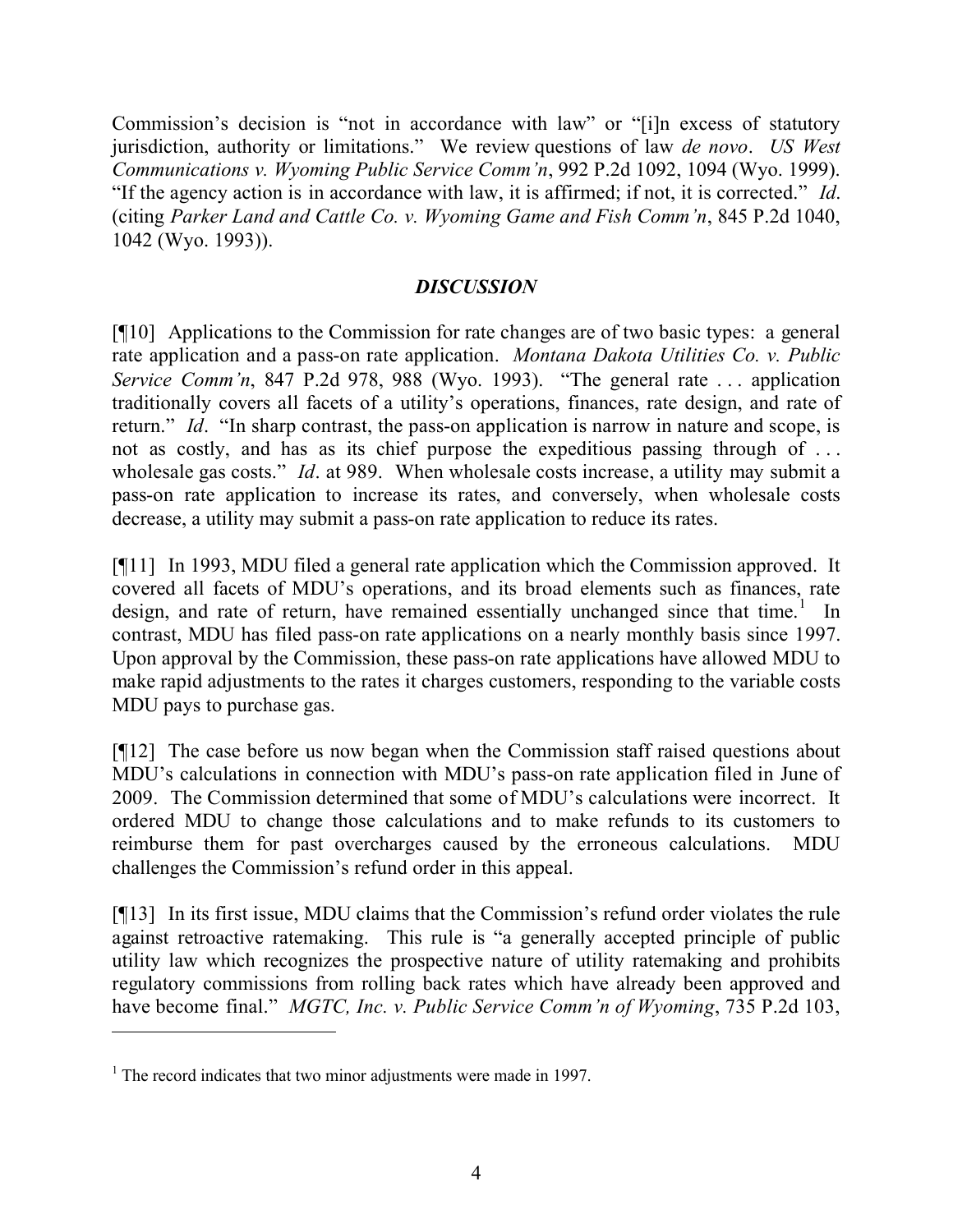107 (Wyo. 1987). "Put simply, the rule against retroactive ratemaking prohibits the Commission from setting future rates to allow a utility to recoup past losses or to refund to consumers excess utility profits." *PacifiCorp v. Public Service Comm'n*, 2004 WY 164, ¶ 35, 103 P.3d 862, 874-75 (Wyo. 2004). MDU argues that the Commission's order requiring it to refund overcharged amounts is, in effect, an order setting future rates so as to refund past excess payments back to its customers. This, MDU contends, is prohibited by the rule against retroactive ratemaking.

[¶14] The Commission contends that the rule against retroactive ratemaking does not apply in this case because it is a pass-on rate application case. It relies on our statement in *MGTC*, 735 P.2d at 107, that the rule against retroactive ratemaking "is limited to *general* ratemaking proceedings, however, and should not be invoked to prevent adjustments in rates pursuant to automatic rate adjustment mechanisms such as a gas balancing account." (Emphasis in original.) Because this is not a general ratemaking proceeding, the Commission asserts that the rule does not prohibit it from ordering MDU to make refunds to its customers.

[¶15] The Commission has correctly quoted our statement in *MGTC*, but that statement must be considered in context. We explained further that "The balancing account system, by its very nature, requires a retrospective analysis to identify past over- and underrecoveries." *Id*. Retrospective analysis is necessary because of the way pass-on rate cases operate. First, the utility estimates what its commodity cost will be for an upcoming period of time, and with Commission approval, sets its rates based on that estimate. Then, at the end of that period of time,

> [t]he actual cost of gas experienced and the recovery of those costs in rates for the past gas balancing account period are compared with the prior estimates for that period to determine whether there should be an upward or downward adjustment to the current balancing account application. In this way a dollar for dollar recovery of gas costs is assured for the utility and consumers are not overcharged.

*Id*. at 104. In a pass-on rate case, rates are adjusted for the future based on what the utility paid for commodities in the past. To do that, retrospective analysis is required.

[¶16] That does not mean, however, that application of the rule against retroactive ratemaking depends on the label attached to the proceeding. The Commission can, and does, consider factors other than commodity costs in pass-on rate application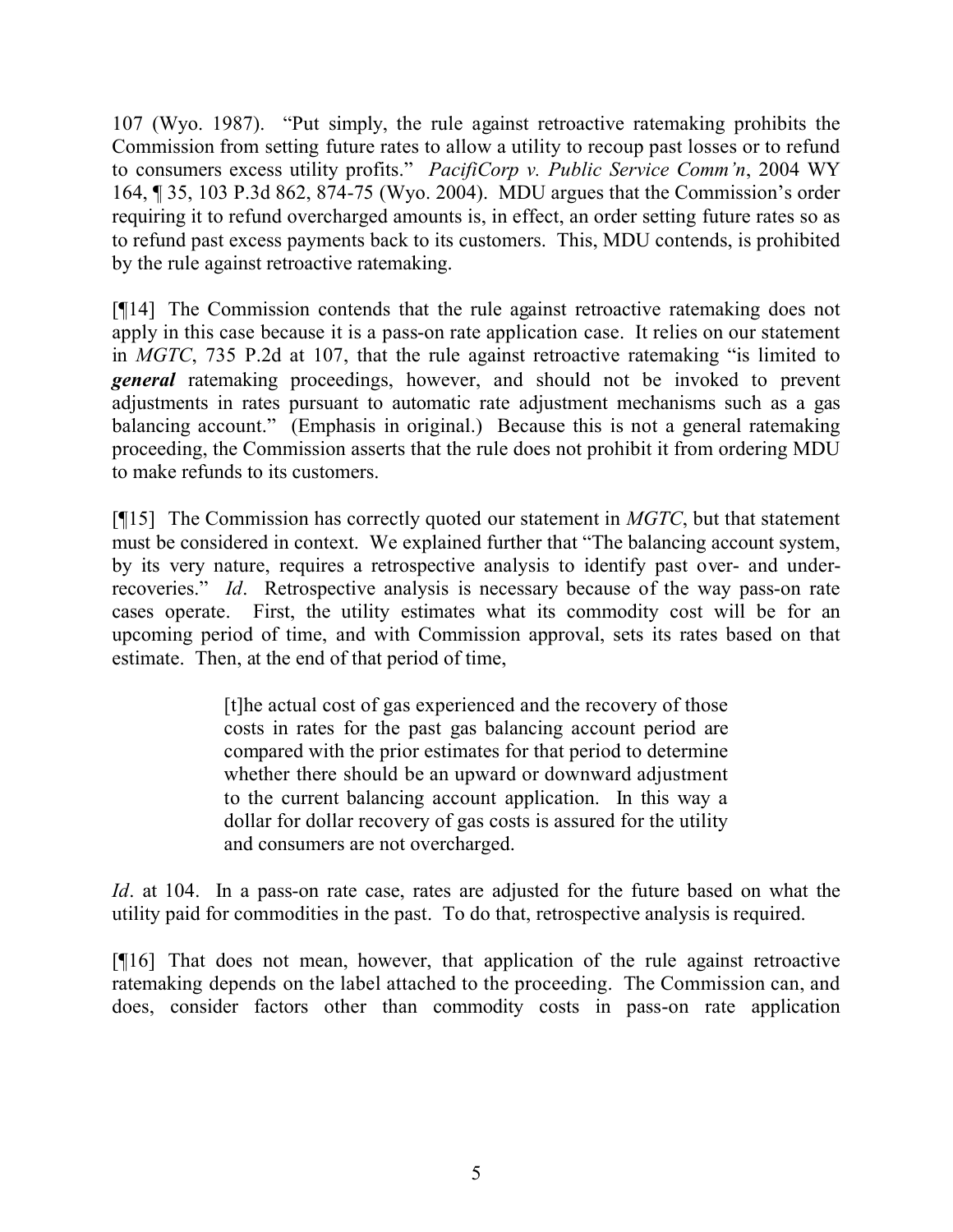proceedings. In *Montana Dakota*, 847 P.2d at 993, we held that the "PSC may adjust a non-gas component in a pass-on rate increase hearing, provided that PSC adequately notifies the utility of the nature and scope of the hearing."<sup>2</sup> If the Commission can consider factors other than commodity costs in a pass-on rate case, and if the rule against retroactive ratemaking never applies in pass-on rate cases, then the Commission could altogether avoid the rule by raising whatever issue it chooses in a pass-on rate proceeding. The "exception would 'swallow' the rule against retroactive ratemaking. If the PSC had this authority, no utility earnings would be safe from PSC ordered refunds and no utility rate order would ever become final." *Wisconsin Power & Light v. Public Service Commission of Wisconsin*, 511 N.W.2d 291, 295 (Wisc. 1994).

[¶17] MDU's claim that the rule against retroactive ratemaking always prohibits the Commission from ordering refunds reflects an overly rigid application of the rule. The Commission's claim that the rule never applies in a pass-on rate case would render the rule ineffectual. As we have previously observed, "[t]he specter of retroactive ratemaking must not be viewed as a talismanic inhibition against the application of principles based upon equity and common sense." *MGTC*, 735 P.2d at 107.

[¶18] Our decision in *MGTC* provides guidance for the appropriate application of the rule against retroactive ratemaking. In that case, the Commission "became aware that MGTC may have been improperly computing [a] surcharge adjustment [rate]." *MGTC*, 735 P.2d at 105. Accordingly, a "contested case hearing was held to determine whether MGTC's method of computing the surcharge was consistent with the provisions contained in its . . . tariff." *Id*. The Commission found that MGTC had not followed the dictates of its tariff and, as a result, it had overcharged its customers. The Commission ordered the utility to make refunds to its customers. *Id*.

[¶19] On appeal, the utility asserted that "the Commission exceeded its statutory

*Montana Dakota*, 847 P.2d at 992.

<sup>&</sup>lt;sup>2</sup> However, we also discouraged the practice of considering other factors in a pass-on proceeding, stating that:

adjusting non-gas cost factors is incompatible with the nature and purpose of the pass-on procedure. Injecting base rate or non-gas component investigation, presentation, and analysis into the relatively simple and intentionally abbreviated pass-on case runs the serious risk of defeating the chief purpose of the procedure, *viz*., a prompt adjustment so that the utility is not faced with large costs that threaten its very financial survival.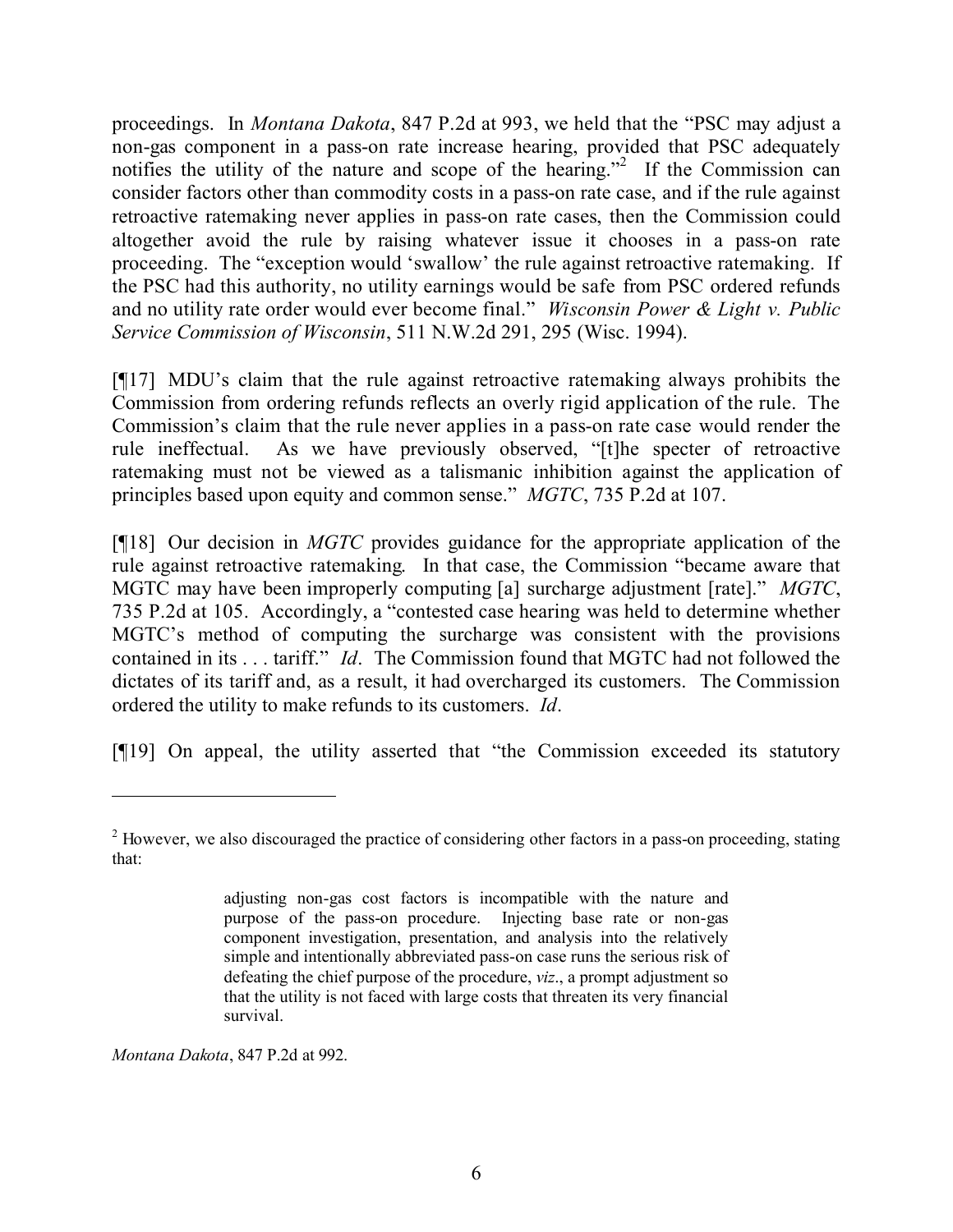authority and engaged in retroactive ratemaking when it ordered the company to refund the excess charges to its customers." *Id*. at 106. We rejected that assertion. *Id*. at 107. We held that the Commission had the authority to order the utility to make refunds because the utility had charged rates different from those approved by the Commission. The Commission in *MGTC* was not engaging in prohibited retroactive ratemaking, but rather, properly enforcing the rates it had previously approved. We reach a similar result in this case.

[¶20] The first of the two issues involved in this case concerns "the interest calculation on over-collected commodity balancing account (CBA) balances." MDU used an income tax rate in its calculations that represented a composite of the federal income tax rate and the income tax rates of North Dakota, South Dakota, Montana, and Wyoming. Wyoming has no state income tax. MDU conceded that the use of the composite rate in Wyoming was erroneous. In addition, contrary to a 2003 ruling by the Internal Revenue Service, MDU continued to treat the over-recovery in its balancing account as taxable income. The result of these errors accrued to the benefit of MDU, and it was ordered to refund \$21,539.

[¶21] During the Commission's meeting on January 13, 2011, MDU admitted that it was responsible for the calculation errors. It characterized them as "past errors that were not in accordance with what we should have been calculating." The errors were contrary to MDU's approved tariff. Accordingly, the rule against retroactive ratemaking does not preclude the Commission from ordering this refund.

[¶22] The second issue involved "the Company's practice of grossing up the return on cycle storage, prepaid demand and prepaid commodity balances for federal income taxes and the Uniform Utility Assessment." MDU's calculations erroneously incorporated a company ownership structure of 100% equity, when in fact the structure was approximately 57% equity and 43% debt. Again, the result of this error was to MDU's benefit. MDU employed this calculation from 1993 to 2009. The Commission ordered MDU to refund \$325,125.

[¶23] MDU does not dispute that its use of the 100% equity ratio in the calculation was incorrect. Further, it concedes that its customers were overcharged \$325,125 (including interest) as a result of the error. It seeks to avoid repayment of those overcharges by contending that the erroneous calculation was incorporated into the tariff. MDU's position regarding the error is set forth in an exchange between MDU representative, Rita Mulkern and the Commission Chairman:

> MS. MULKERN: We also supported the calculation – filed the calculation saying this is how we're going to calculate the return on storage and prepaid demand charges.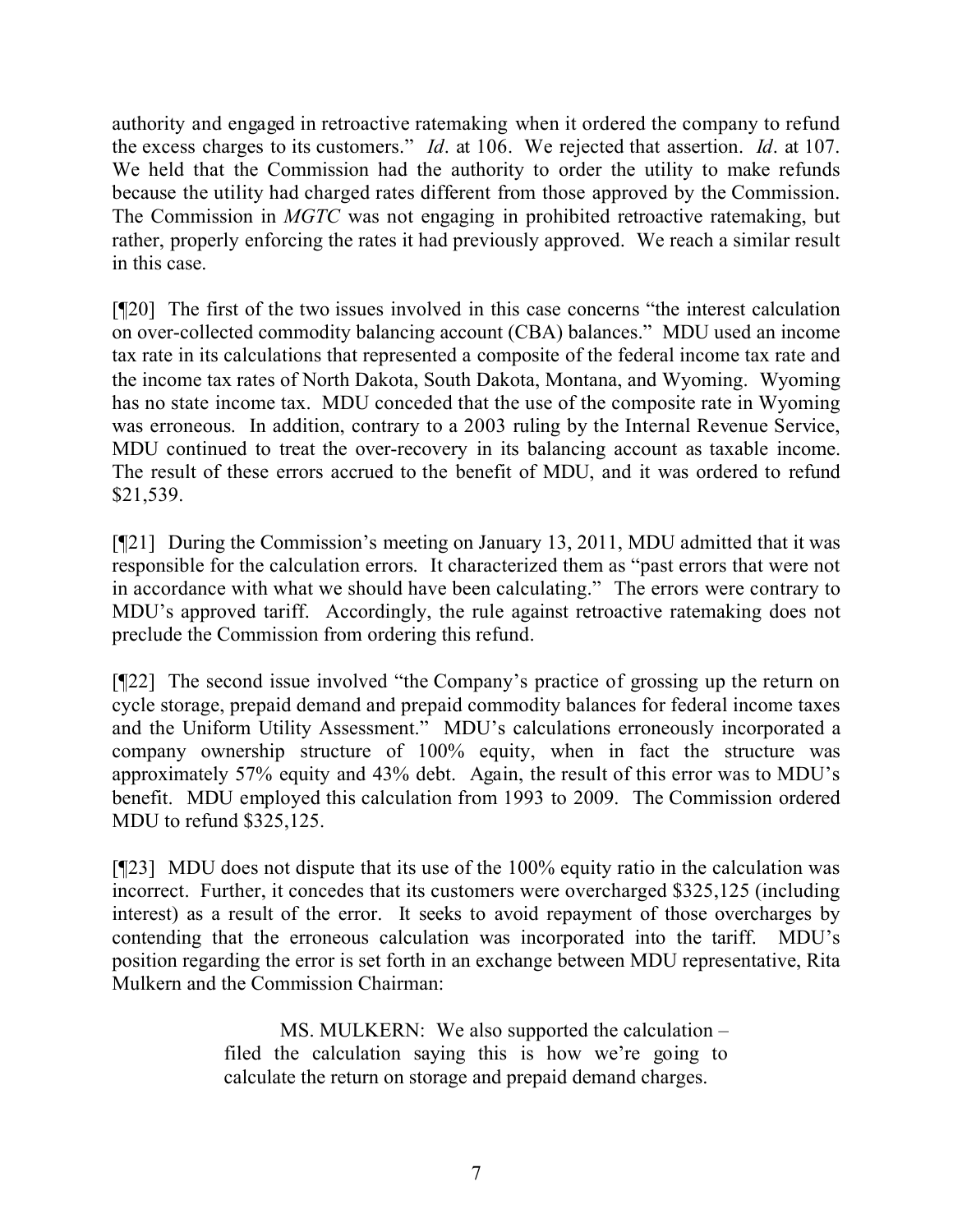The Commission reviewed the tariffs, they reviewed the calculations and they approved the tariff, and as part, in our support, we showed this is how we're going to calculate that, and that is how we continued to calculate the return from 1993 until 2009.

CHAIRMAN MINIER: And did the calculation show – the detail of the calculation show that a hundred percent equity was being used?

MS. MULKERN: The detail did not, but since this was the first time that we had done something like that, we provided to staff. Staff would have called and discussed it and asked any questions and answered any questions. That's generally what they do when we give something new to them, when we file something that's new and it has calculations.

 $CHAIRMAN$  MINIER: Staff would have I mean –

MS. MULKERN: I can only assume.

CHAIRMAN MINIER: I mean, my question is pointed for a reason, obviously. You're suggesting that because the – there was a Commission staff at the time and something was filed that was in a sufficient level of detail that the error – what I think is now – everybody agrees is now an error of using 100 percent equity should have been noticed in some respect. I think that's what I'm hearing you [say].

MS. MULKERN: I think I'm saying – or what I am saying is we provided the calculation to the Commission and the Commission staff. Generally speaking, when we make a filing with the Commission, the staff reviews the calculation. If they have any questions, they will either issue data requests or pick up the phone and call for clarification.

Since the Commission approved the tariffs and on the understanding that this is how we're going to calculate it, it's implicit that the staff would have reviewed the calculation. I believe they would have.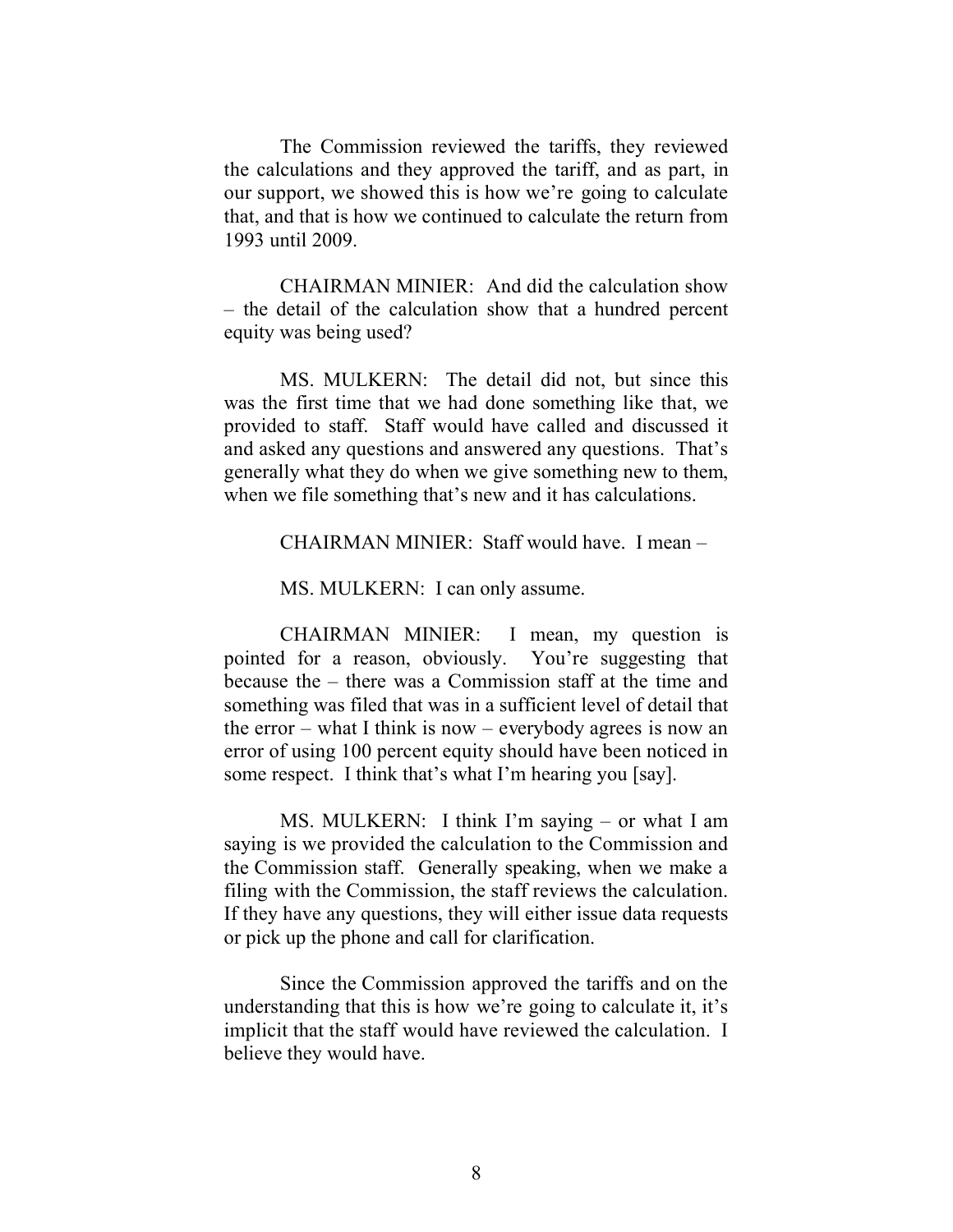CHAIRMAN MINIER: Right. But as we sit here today, you don't have anyone that said they talked to the staff to call their attention to this. You don't have any more than the staff does, any record to show that such a conversation actually occurred. You don't have anything to show that at the time anyone at the Commission at the staff level or elsewhere was aware of what I'm going to call the error using a hundred percent equity in the calculation.

MS. MULKERN: I would have assumed that implicitly, the staff would have reviewed the calculation since it was brand-new, not something that we had had before . . . and was out of the ordinary.

CHAIRMAN MINIER: So the answer is no. You are making an assumption.

MS. MULKERN: I'm making an assumption.

The Commission determined that the error had not been specifically approved by the Commission and placed responsibility for the error with MDU. In its order mandating the refund the Commission stated:

> MDU thus acknowledged its calculation of the return on cycle storage, prepaid demand charges and prepaid commodity balances was wrongly based on a 100% equity factor, rather than the actual equity ratio. Notwithstanding this admitted error which continued over an extended period of time, Mulkern argued that [i] the Commission and Staff failure to identify and inquire into this error at the outset constitutes the Commission's implicit acceptance of this error, and, [ii] therefore precludes subsequent Commission identification, quantification or correction of the error. This argument lacks merit. Were we to accept it, we would abrogate our primary responsibility as a utility regulatory agency – that being to uphold the public interest in all of our actions. An error, whenever and by whomever discovered, must be corrected. As noted, the Commission and its Staff's failure to identify this error at the outset can be attributed in part, as acknowledged by Mulkern, to the fact that the Company's calculations provided with its PGA filings beginning in 1993 were not sufficiently detailed in scope to reflect that the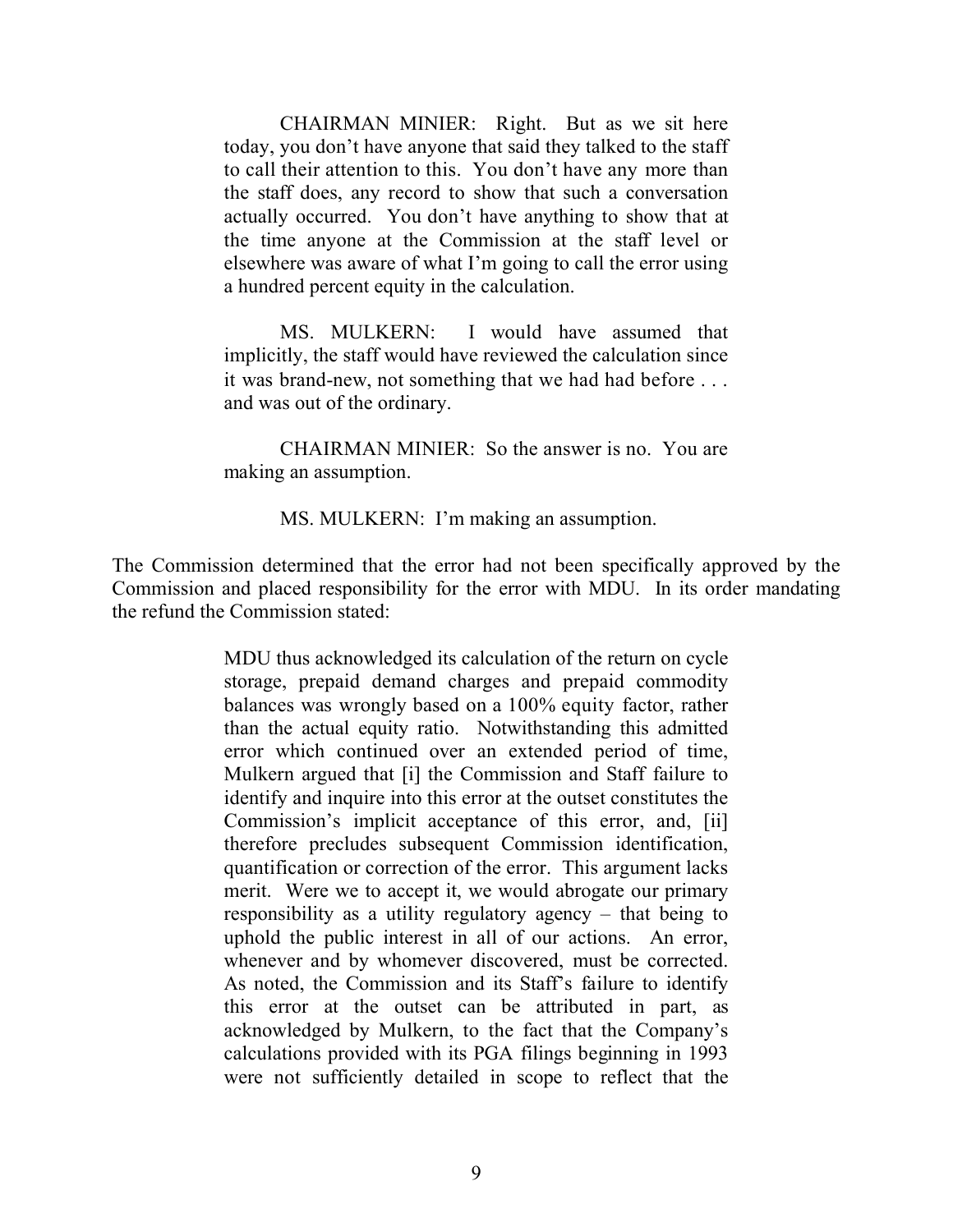Company's calculation of its return was based on the use of an erroneous 100% equity factor.

Ultimately, the Commission rejected MDU's argument that the rule against retroactive ratemaking precluded a refund order. It made this determination based upon its conclusion that "the rule against retroactive ratemaking is not available to the Company in the Multiple Dockets as they are not general ratemaking applications but are, in fact, automatic rate adjustment mechanism filings."

[¶24] We agree with the Commission's conclusion, but on different grounds. As we have previously discussed, in an appropriate case, the rule against retroactive ratemaking can preclude a refund order in a pass-on rate application proceeding. This, however, is not such a case.

[¶25] A major purpose of the rule against retroactive ratemaking is promoting economic efficiency.

> [T]he rule against retroactive ratemaking encourages efficiency because the utility will endeavor to increase profits under the approved rate. If the utility knows that it can recoup past losses retroactively or that ratepayers can obtain refunds of excess profits, it will have little or no incentive to operate efficiently.

Stefan H. Krieger, *The Ghost of Regulation Past: Current Applications of the Rule Against Retroactive Ratemaking in Public Utility Proceedings*, 1991 U. Ill. L. Rev. 983, 1042 (footnote omitted). *See also Southern California Edison Co. v. Public Utilities Comm'n*, 576 P.2d 945, 958 (Cal. 1978) (footnote omitted):

> The rule against retroactive ratemaking serves to encourage efficiency because the utility will strive to hold down costs so as to increase profits under the established rate. Permitting retroactive ratemaking would shift the risk of error in estimating costs and revenues from the utility to the consumer, reducing the utilities' incentive for efficiency.

In this case, the Commission is not ordering MDU to refund excess profits it derived from holding down costs or achieving other economic efficiencies. Instead, MDU seeks to retain the financial benefits it received, at the expense of its customers, based on errors of its own creation. MDU has never asserted that its use of the 100% equity ratio was correct, reasonable, or justified. It failed to show that the Commission had any notice that MDU was relying upon an inaccurate equity ratio or that the Commission implicitly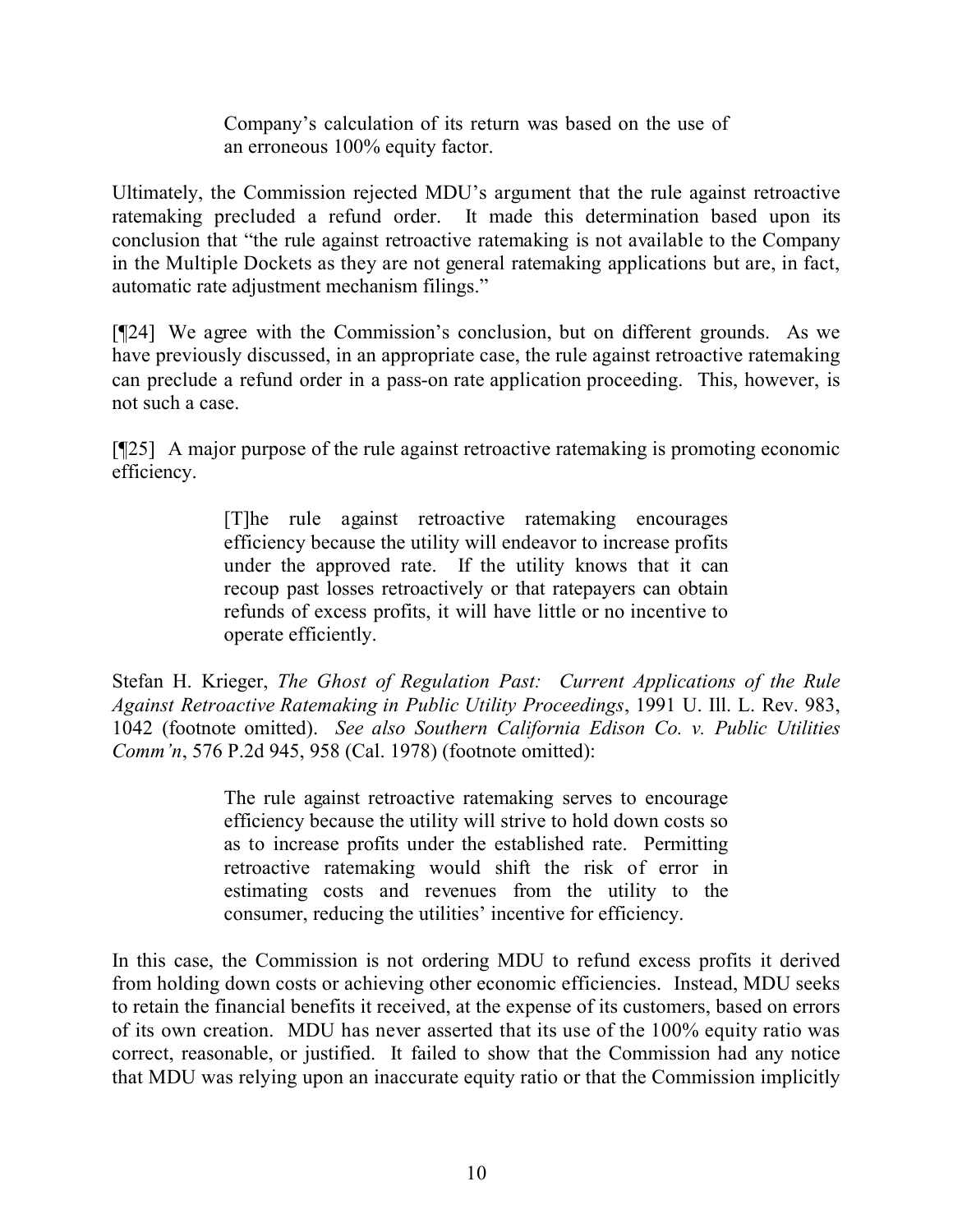sanctioned that error when it approved MDU's tariff. MDU cannot rely on the finality of its rates when its calculation error was not shown in its filing, and it could "only assume" that Commission staff would have requested more detail. We have previously recognized that "[t]he specter of retroactive ratemaking must not be viewed as a talismanic inhibition against the application of principles based upon equity and common sense." *MGTC*, 735 P.2d at 107. To apply the rule against retroactive ratemaking in these circumstances would be contrary to the principles of "equity and common sense" with which the rule must be applied. *Id*. Therefore, we hold that the refund order does not violate the rule against retroactive ratemaking.

[¶26] In its second issue, MDU asserts that the Commission's refund order violates the filed rate doctrine. MDU characterizes this doctrine as providing that "once a rate is authorized by the Commission it is the only rate that can be charged." The Commission asserts that the filed rate doctrine is codified in Wyo. Stat. Ann. § 37-3-102:

> No public utility shall directly or indirectly, by any device whatsoever, or in anywise, charge, demand, collect or receive from any person a greater or less or different compensation for any service rendered or to be rendered by such public utility than that prescribed in the schedules of such public utility then filed and published in the manner provided in this act, nor shall any person receive or accept any service from a public utility for a compensation greater, less or in any way different from that prescribed in such schedules.

We have said that, pursuant to this statute, "a public utility may charge its rates only as set forth in new tariffs and schedules as filed with the PSC." *Northern Utilities v. Public Service Comm'n*, 617 P.2d 1079, 1084 (Wyo. 1980). *See also US West Communications v. Wyoming Public Service Comm'n*, 907 P.2d 343, 348 (Wyo. 1995).

[¶27] We have already concluded that the Commission had the authority to order these refunds because MDU's calculations were not in accordance with the approved tariff. The Commission is not ordering MDU to charge unapproved rates. Rather, it is requiring MDU to conform, belatedly, to the approved rates. That is entirely consistent with the filed rate doctrine's mandate that the utility can charge only the rates authorized by the Commission. The Commission has not violated the filed rate doctrine in this case.

[ $[28]$  In its third issue, MDU relies on Wyo. Stat. Ann. § 1-3-105(a)(i), which provides that an action upon a written contract "can only be brought" within ten years after the cause of action accrues. While acknowledging that there is no contract between MDU and the Commission, it claims that a tariff is "analogous to a contract," and asserts that we should apply this statute of limitations to preclude the Commission from ordering